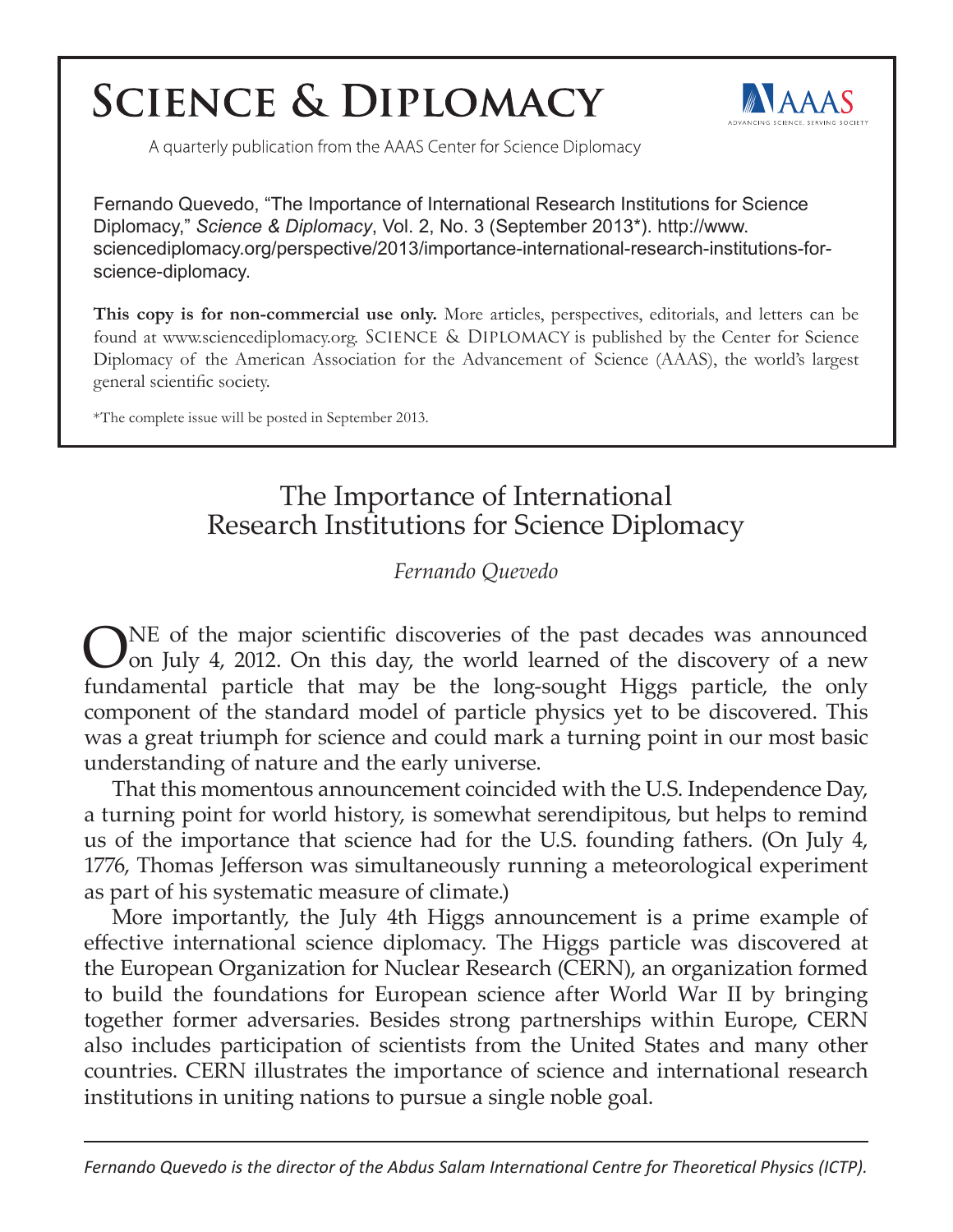Along with CERN, the Abdus Salam International Centre for Theoretical Physics (ICTP) in Trieste, Italy, is one of the oldest international research institutions. It also exemplifies how international research institutions can play an important role in bridging the world's political and developmental divides by focusing on largescale scientific challenges that require collaboration between countries.

After decades of operation, both ICTP and CERN have proven that their welldefined missions and strict emphasis on maintaining the highest international scientific standards create a successful and sustainable formula that strengthens scientific ties and ensures continuous support from funding sources. As the divides of the twentieth century heal and new ones emerge or reemerge, these large multinational institutions have had to adapt to the geopolitical and developmental realities of the twenty-first century by expanding their scientific and geographical reach. With more countries practicing and investing in science, these institutions have needed to include, and in fact take advantage of, growing scientific communities. ICTP and CERN can draw from these Cold War lessons—a mission based on high quality and ambitious science, politically neutral siting of the physical facilities, and an inclusive organizational management and membership structure—to serve as models for new or future research institutions.

The vision of ICTP's founders, most notably Nobel laureate Abdus Salam, was to create an institution with a truly global nature at a time when the world was divided by the Cold War. The founders chose Trieste because of its great cultural diversity, which flows from its rich history—the city oscillated between the Austro-Hungarian Empire, Italy, and the former Yugoslavia and for a brief period was a free independent state under the United Nations after World War II. Its key location on the border between Western and Eastern Europe during the Cold War made it strategic for an international organization. Exhibiting what may be one of the earliest examples of science diplomacy success, ICTP in the 1960s was essentially the only place in the West where scientists from both sides of the Iron Curtain could meet and share their scientific results and knowledge of physics and mathematics.

While ICTP has kept pace with the research in physics and mathematics, it has since broadened its research activities to include applied subjects that have more direct and relatively shorter-term effects on society and are of particular importance to developing countries, such as climate change, telecommunications (promoting the knowledge and use of low-cost wireless networking), and high performance computing (helping developing countries extend their computing power for research). The center has also identified research areas for future expansion—such as energy and sustainability, quantitative biology, and computing sciences—which are of timely importance, especially for developing countries, and which complement the center's current research efforts.

Whatever the research subjects, ICTP brings together scientists from literally all over the world. Since its beginning in 1964, the center has received visitors from more than 185 countries. These scientists regularly get together, teach each other, start collaborations, learn about each other's cultures, and share their views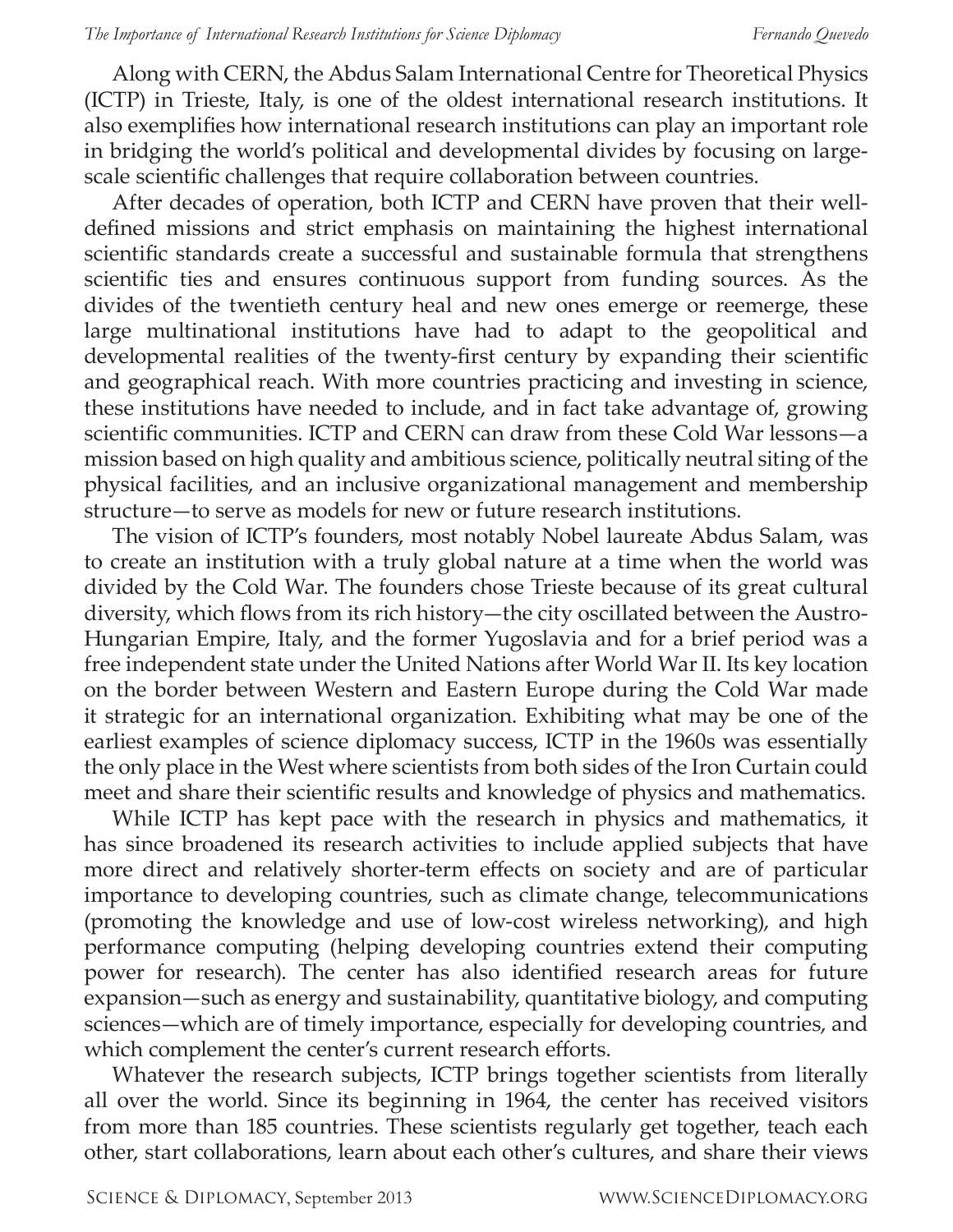not only about science but about other subjects including politics, religion, art, music, and food. In a world with many divides, whether it is east and west or north and south, ICTP is one of the few places that offers a possibility of dialogue among civilizations (of diverse and sometimes contrasting views and opinions). Like CERN, ICTP operates under the belief that science is a truly international activity; it transcends cultural, religious, national, and ethnic differences among its practitioners, unifying in a particular way all of mankind.

In this vein, ICTP continues to expand its geographic reach. ICTP aspires to assist science policy makers and scientists in developed, emerging, and the least developed countries through the creation of regional centers of excellence and active scientific networks. In addition, the center's Training and Research in Italian Laboratories (TRIL) program brings thousands of developing world scientists and engineers to train in more than four hundred Italian laboratories, with clear benefits to both the hosting institutes and the TRIL participants. This is allowing ICTP to have an even greater impact in the scientific landscape of developing countries. Furthermore, ICTP has a research group working in the same CERN experiment that discovered the Higgs-like particle, strengthening its ties with CERN and allowing more scientists from developing countries to get involved in the world's biggest laboratory.

The many programs offered at ICTP to support scientists from developing countries provide a holistic and sustainable approach to the goal of reducing the scientific gap between industrialized and developing countries. Contrary to most efforts on international cooperation that usually address only near-term issues without a clear follow-up strategy, ICTP creates strong ties with its visitors that are maintained throughout their whole career.

ICTP has also been able to create a sustainable network of scientists worldwide, providing a multiplier factor that enhances the impact of the organization's work to fulfill its mission. ICTP staff scientists have a unique and fulfilling career that comprises not only educating students and supporting the center's many visitors from developing countries, but also traveling, often to all corners of Africa, Latin America, and Asia. These scientists organize activities, lecture, and open links with the local communities, their governments and diplomatic sectors, while at the same time maintaining the highest standards of their own research.

CERN scientists also share many of these duties because of the increasing international impact and reach of the laboratory. CERN's initiatives to expand to non-European countries have taken a few different directions. First, it has been able to involve non-member states in the construction of its experiments as well as in scientific collaborations, which now include members from many countries on all continents. It has been organizing schools, such as the CERN Latin American school on accelerator physics and, more recently, it has joined ICTP and other institutions to organize African schools in fundamental physics. At these schools, local scientists and students can attend lectures on subjects as diverse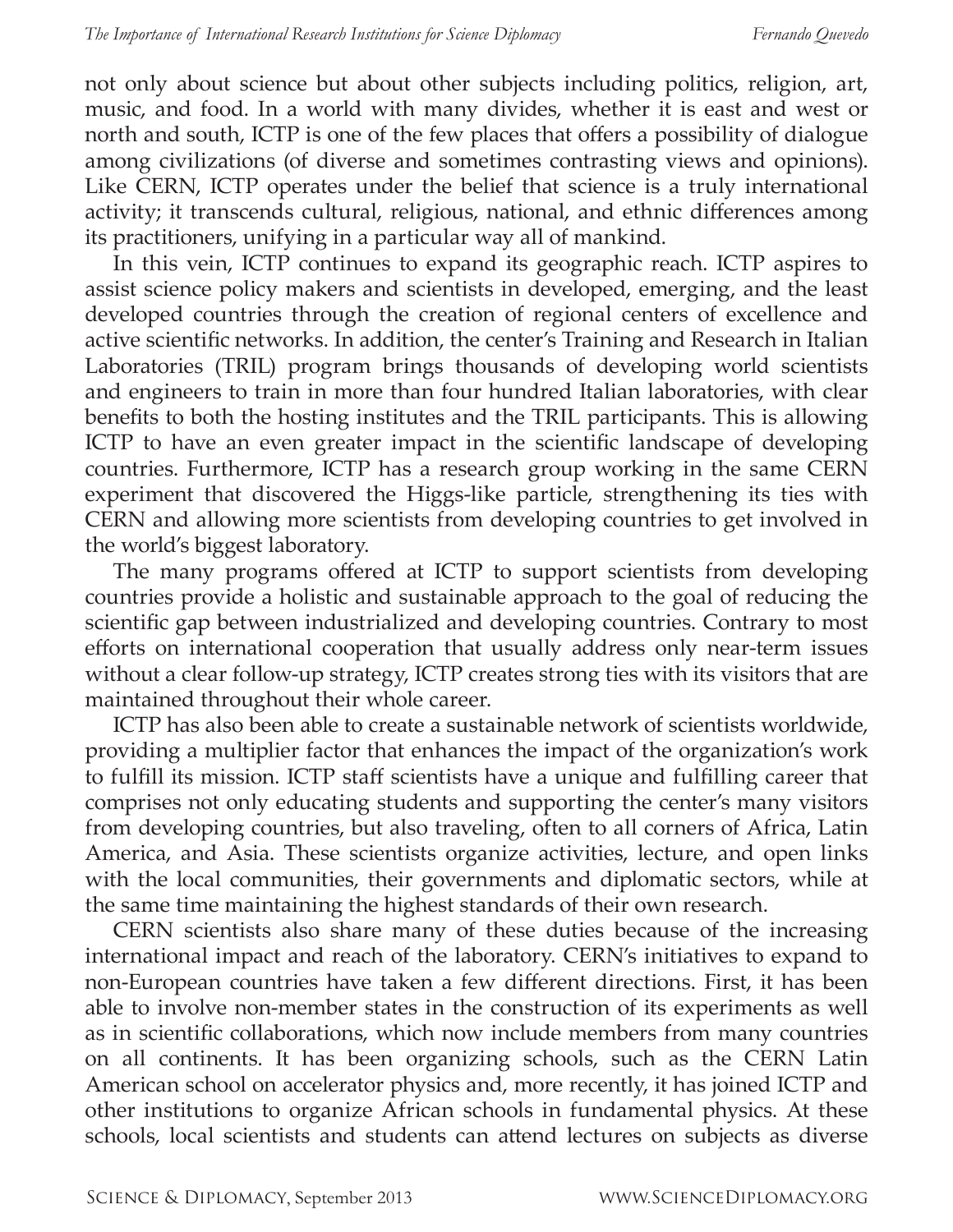as early universe cosmology, the physics and engineering aspects of accelerators, data analysis, and medical applications. CERN has also played a leading role in initiatives to have networks of scientists from developing countries join one of its experiments, such as the former European Union project known as HELEN (High-Energy Physics Latin-American-European Network).

CERN and ICTP share many goals and have been involved in several joint efforts. One remarkable example is their common support for SESAME (Synchrotron-light for Experimental Science and Applications in the Middle East), which is being built in Allan, Jordan, with member states that include Bahrain, Cyprus, Egypt, Iran, Israel, Jordan, Pakistan, and the Palestinian Authority. SESAME will be the major experimental facility in the Middle East with many applications including material sciences and biology. In this way science is opening bridges of collaboration among countries in a conflicting political region.

CERN's history of bringing together international scientists also serves as a model for current and planned international experimental facilities such as the International Linear Collider; Iter in France; the Square Kilometer Array (SKA), which will be mostly based in South Africa and neighboring countries; and ANDES (Agua Negra Deep Experiment Site) in South America. In particular, SKA will be the world's biggest radio telescope, which will not only bring much needed scientific activity to the region, but also benefits for the local community deriving from being involved in a world-class effort. ANDES may play a similar role in South America as a truly Latin American big experimental project.

Other countries, such as Brazil, India, and China, are now in a position to host international scientific centers and support the development of science in neighboring countries. In 2011 the ICTP-SAIFR (South American Institute for Fundamental Research) opened in S*ã*o Paulo, Brazil, with the goal of promoting science in the region following the ICTP model. Similar institutions are being planned for other key areas of the world to strengthen scientific collaboration within a given region and with the rest of the world.

Clearly, CERN and ICTP are key role models of international science diplomacy. For CERN, the results—which would not have been possible without bringing together the world's best physicists and engineers across political divides—have included the possible discovery of an important missing piece to the Standard Model puzzle as well as the creation of the World Wide Web, a tool so ubiquitous today that few can imagine a life without it. ICTP's successes are more subtle but no less important: the building of solid, sustainable science foundations in lessadvantaged parts of the world to ensure that budding scientists, no matter what the economic and political situation of their native countries, have the opportunity to nurture their ambitions in an environment conducive to the highest levels of scientific knowledge and discovery.

Working through the universal language of science, both have demonstrated the importance of a global approach to address the challenges of our time. They